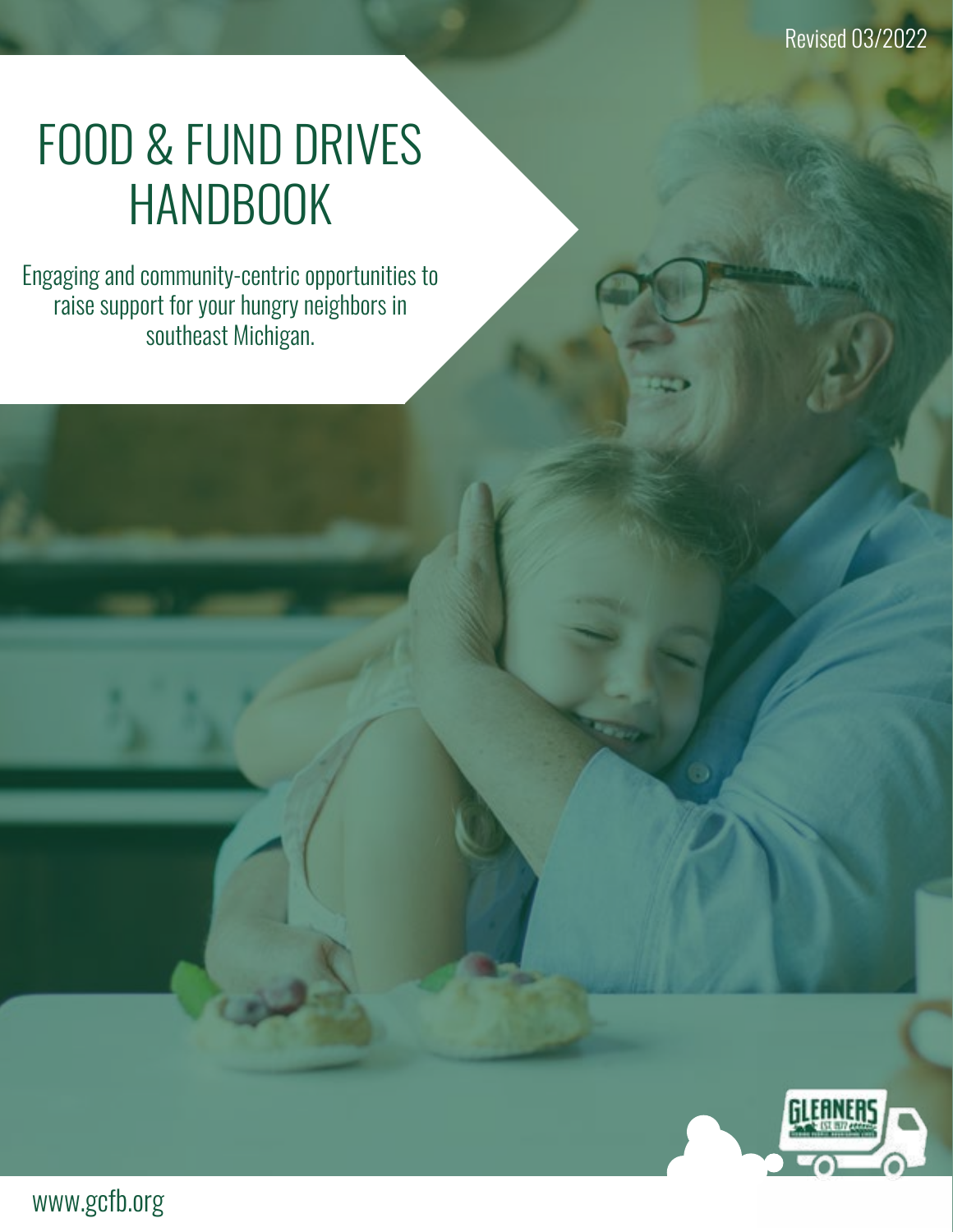# ABOUT HUNGER



# We believe hunger can be solved.

Gleaners Community Food Bank provides households with access to sufficient, nutritious food, and related resources. We accomplish this through collaboration, efficient operations, education, and innovative solutions to achieve a hunger-free community in southeast Michigan.

Headquartered in Detroit, Gleaners' service area includes Wayne, Oakland, Macomb, Livingston, and Monroe counties and provides food to 500 partner soup kitchens, food pantries, shelters, and other agencies throughout southeast Michigan. Each year, Gleaners distributes 45.8 million pounds of food to children, families, seniors and veterans in need!

Gleaners relies on generous Food & Fund Drive partners like you. Each year, more than 2,300 student groups, businesses, civic and religious organizations host Food & Fund Drives, collecting 2.3 million pounds of food for our hungry neighbors.



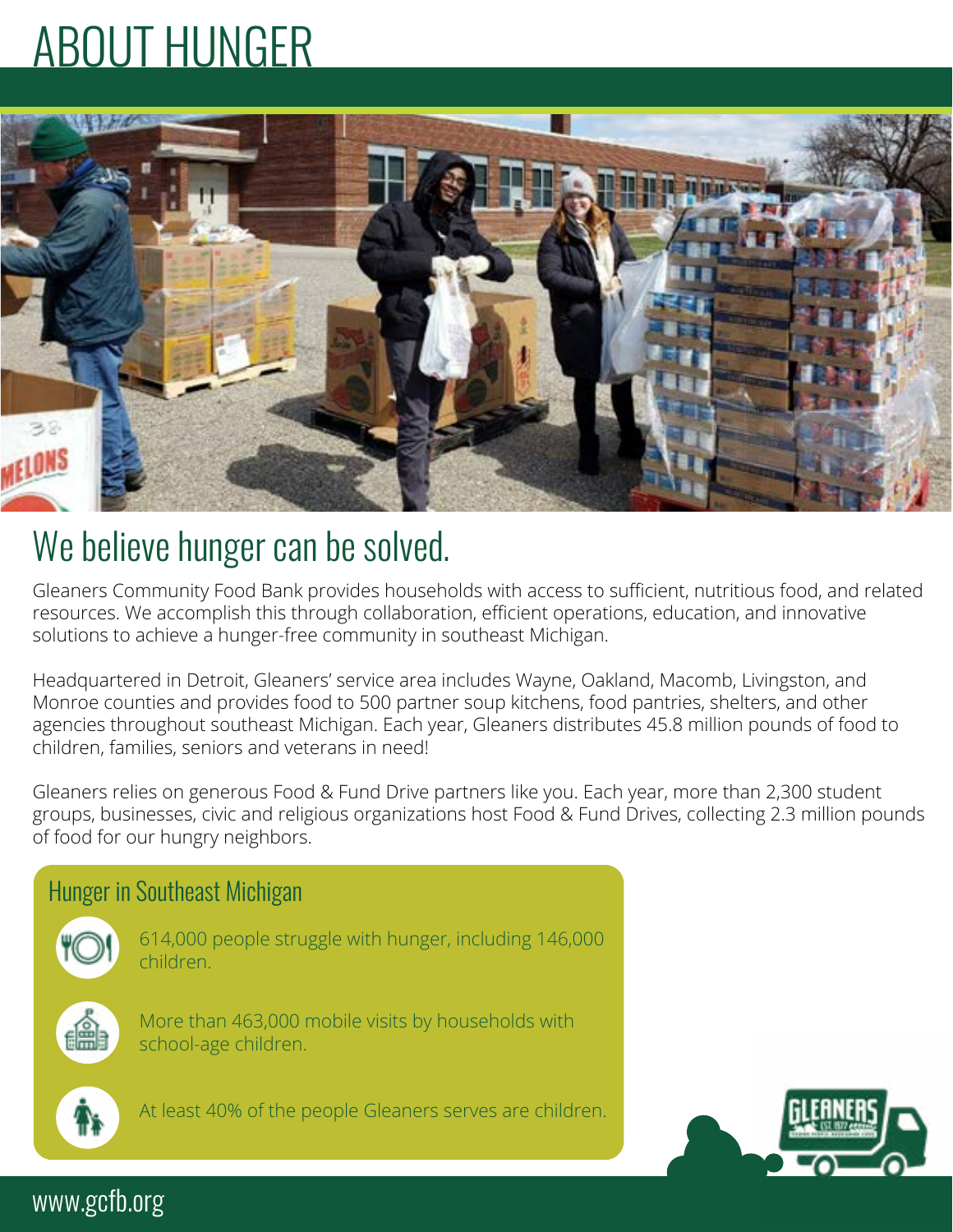# OUR STRATEGIC PRIORITIES



### Meet People Where They Are

• Actively engage households to drive best programming. Eliminate barriers to food access.

### Foster Innovation

- Engage with partners who benefit when food security is achieved.
- Use data to understand opportunities and results.

## Partner for Greater Impact

- Connect with partners to understand challenges and maximize impact.
- Invest in collaborations for powerful collective impact.

# Scale Up Solutions That Work

- Size our facilities and distribution network to meet the needs of the whole community.
- Encourage large scale investors in health care, government, education and business to make food security a priority.

## Optimize Our People Power

- Partner with volunteers to broadly engage the community.
- Foster a team culture that is engaged and empowered.
- Prioritize diversity, equity and inclusion.
- Align with communities we serve.

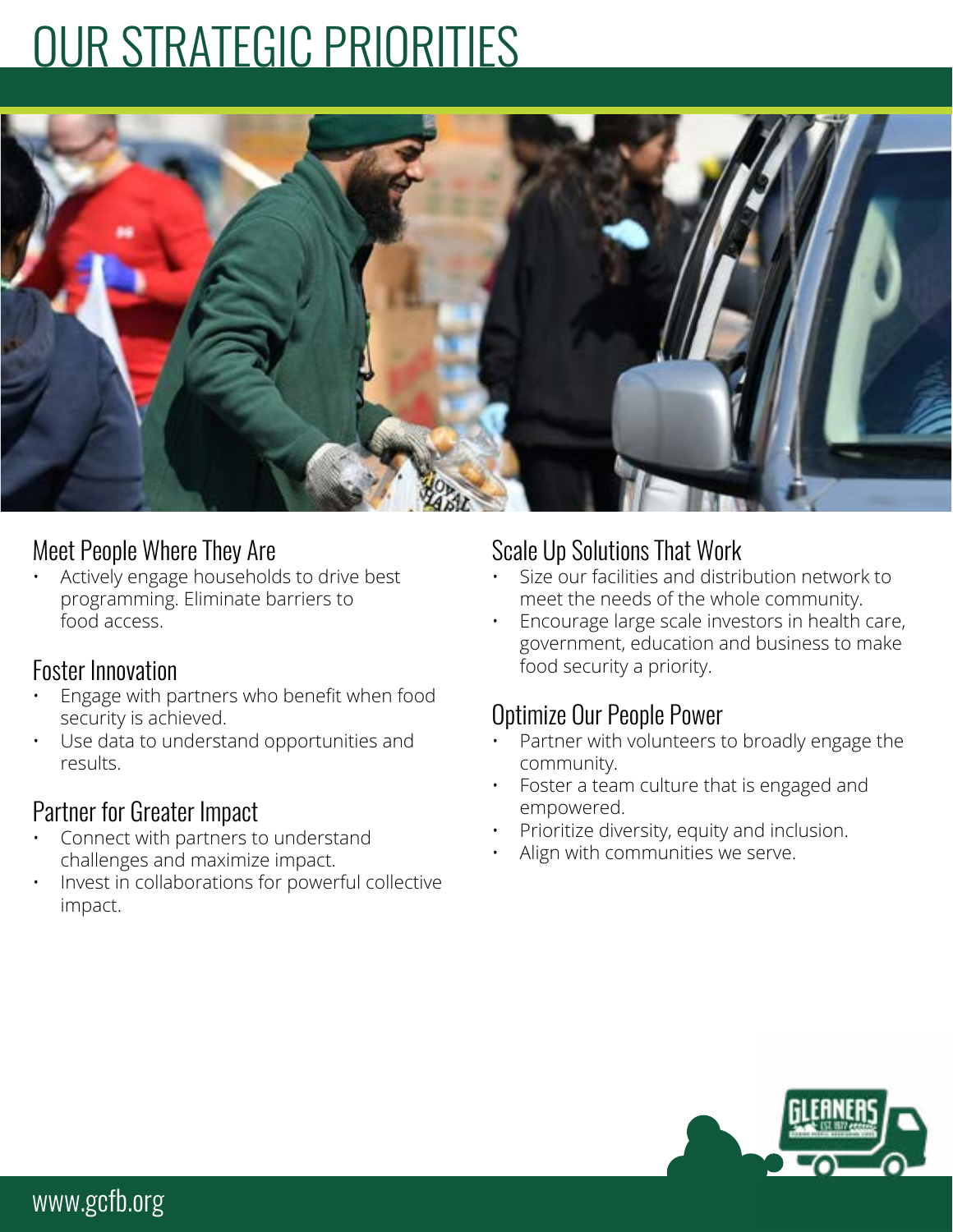# WHAT IS A FOOD AND FUND DRIVE?



There are three basic elements of a food and fund drive:



Donate nonperishable IRRGKWPDQSURGH **QDANADAM** DHEH**M**DUHW greatly needed items.



Fund Drive



DINHRMGULYHROL<del>O</del> GROWNRRGWRIO

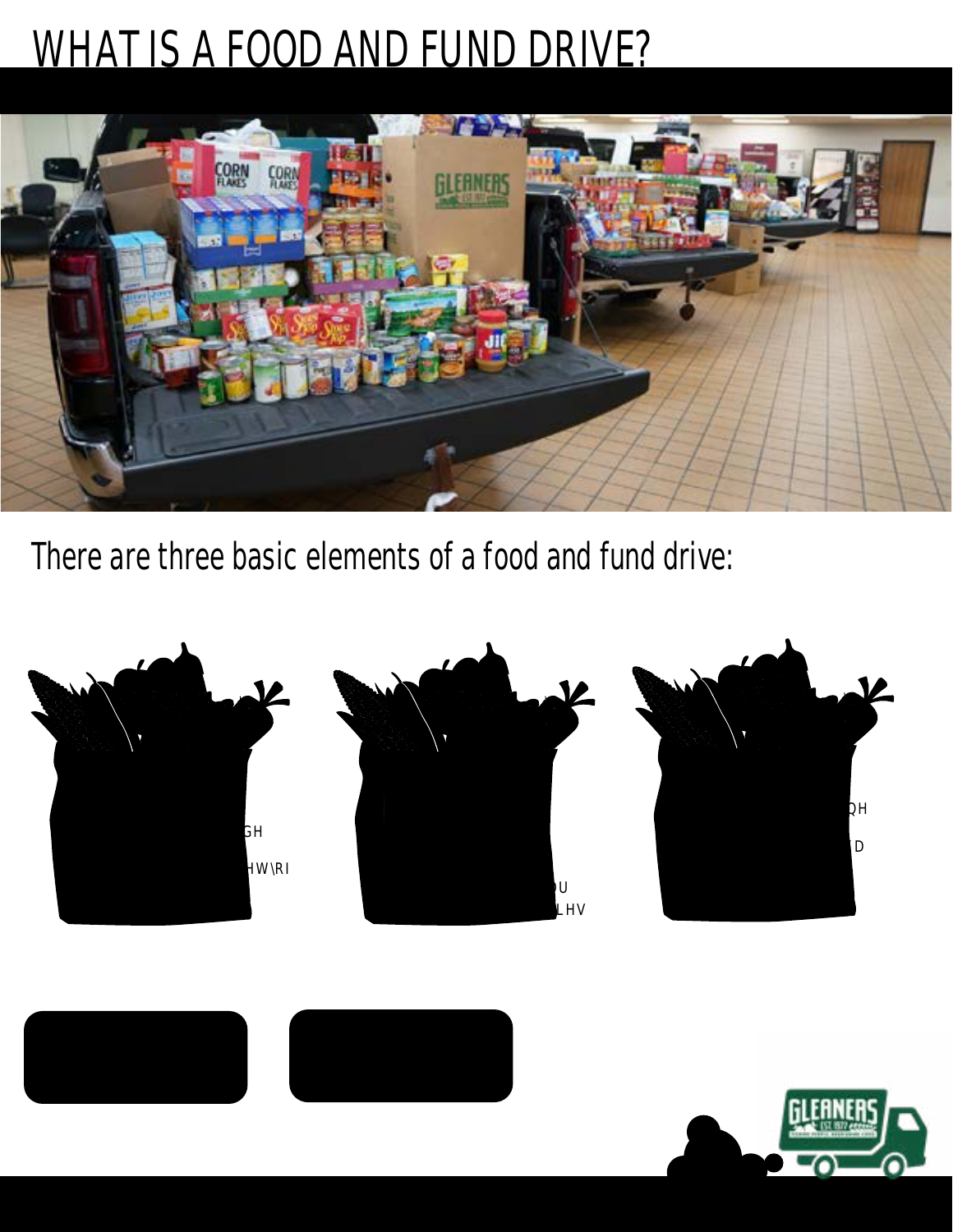# ANNUAL MAJOR CAMPAIGNS



# Campaign Opportunities:

## "Heat or Eat" (January – March)

Help struggling families combat higher utility bills and hunger during harsh winter months.

## "Powered By Food" (April – June)

Power bright futures for super kids by providing more than 1 million meals to families in need.

## "Hunger Free Summer" (July – September)

Provide a fun-fueled summer for children who are missing school meals.

## "Hope for the Holidays" (October - December)

Make it a joyful and festive holiday season for kids, families and seniors in need.

*Participation in campaigns is not mandatory. There is a need for food all year long, and we encourage your participation at a time that works best for you.*

# Match Opportunities:

Several campaigns include a match opportunity—where every dollar donated is matched by our sponsors. Align your drive with a match and make twice the impact!

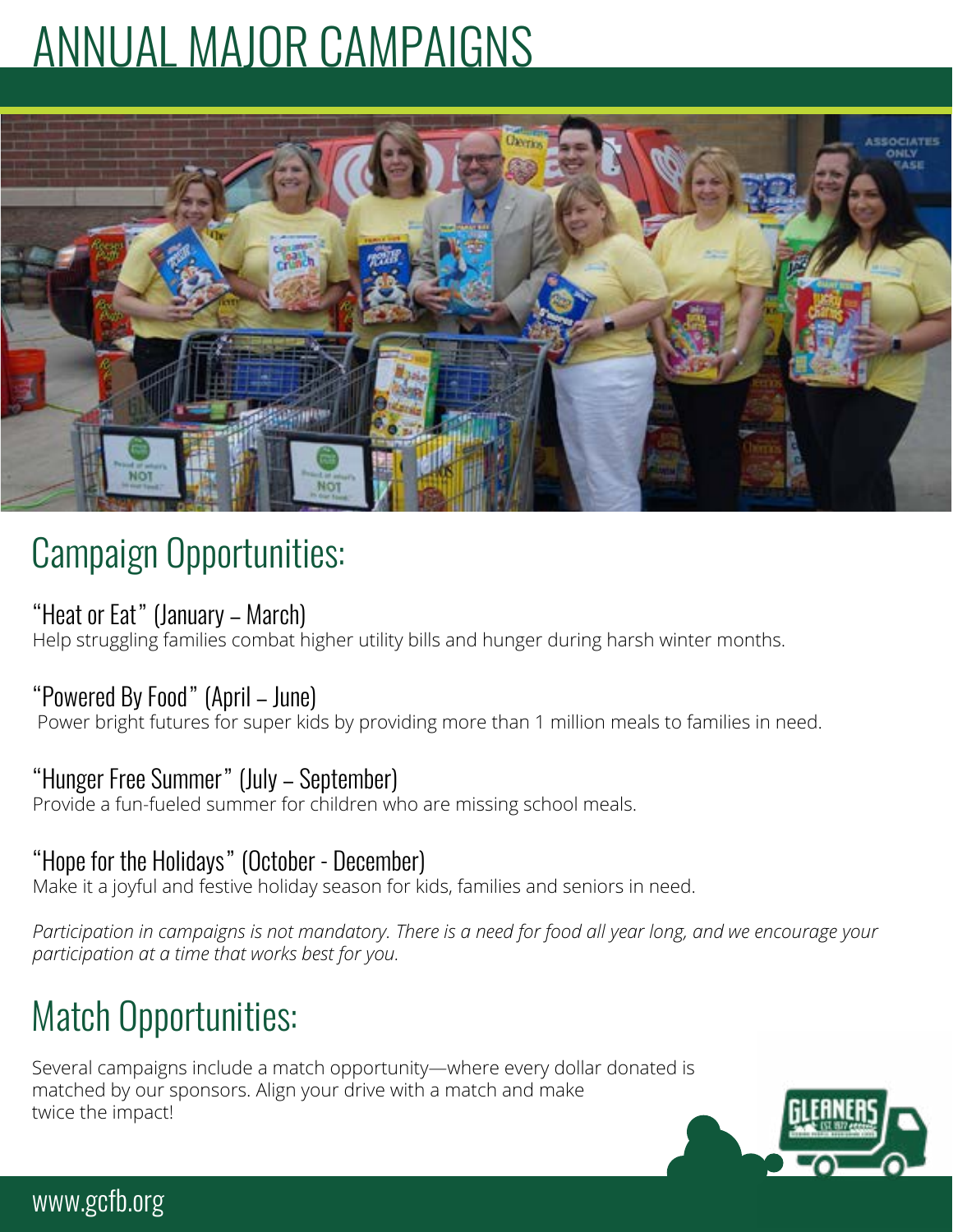# HELP AND MARKETING SUPPORT



# A Gleaners' Food Drive Coordinator will help every step of the way. Gleaners' offers support in helping promote your drive.

## Collateral

Pick up supplies and drop off your donations at our Detroit Distribution Center: 2131 Beaufait Street, Detroit, MI 48207. Or in Livingston County at our Livingston Distribution Center: 5924 Sterling Dr., Howell, MI 48843.

Supplies include:

- Collection Boxes
- Posters & Flyers, including information on Gleaners' most needed items
- **Stickers**

### Promotional Messaging

Gleaners provides sample messaging to inspire your audience to get involved. Feel free to add your imagination!

- **• [Gleaners' Logo](mailto:https://www.gcfb.org/wp-content/uploads/2020/09/GCFB-Final-Logo_2017_RGB.jpg?subject=)**
- **• [Virtual Food Drive Flyer](https://www.gcfb.org/wp-content/uploads/2020/09/Gleaners-General-Virtual-Food-Drives-Flyer-2020.docx)**
- **• [Social Media Asse](https://www.gcfb.org/wp-content/uploads/2020/09/Gleaners-Social-Media-Image-scaled.jpg)[t](https://www.gcfb.org/wp-content/uploads/2022/03/FoodDriveFlyer-1-2.pdf)**
- **• [Food Drive Sig](https://www.gcfb.org/wp-content/uploads/2020/09/Gleaners-General-Virtual-Food-Drive-Sign-2020.pdf)[n](https://www.gcfb.org/wp-content/uploads/2022/03/Virtual-Food-Drive-Flyers-final-1-1.docx)**

# Additional Support

For organizations raising \$5,000 or more, Gleaners can offer additional support such as:

- In-person Speaking Engagements
- Press Release
- GCFB.org News Story

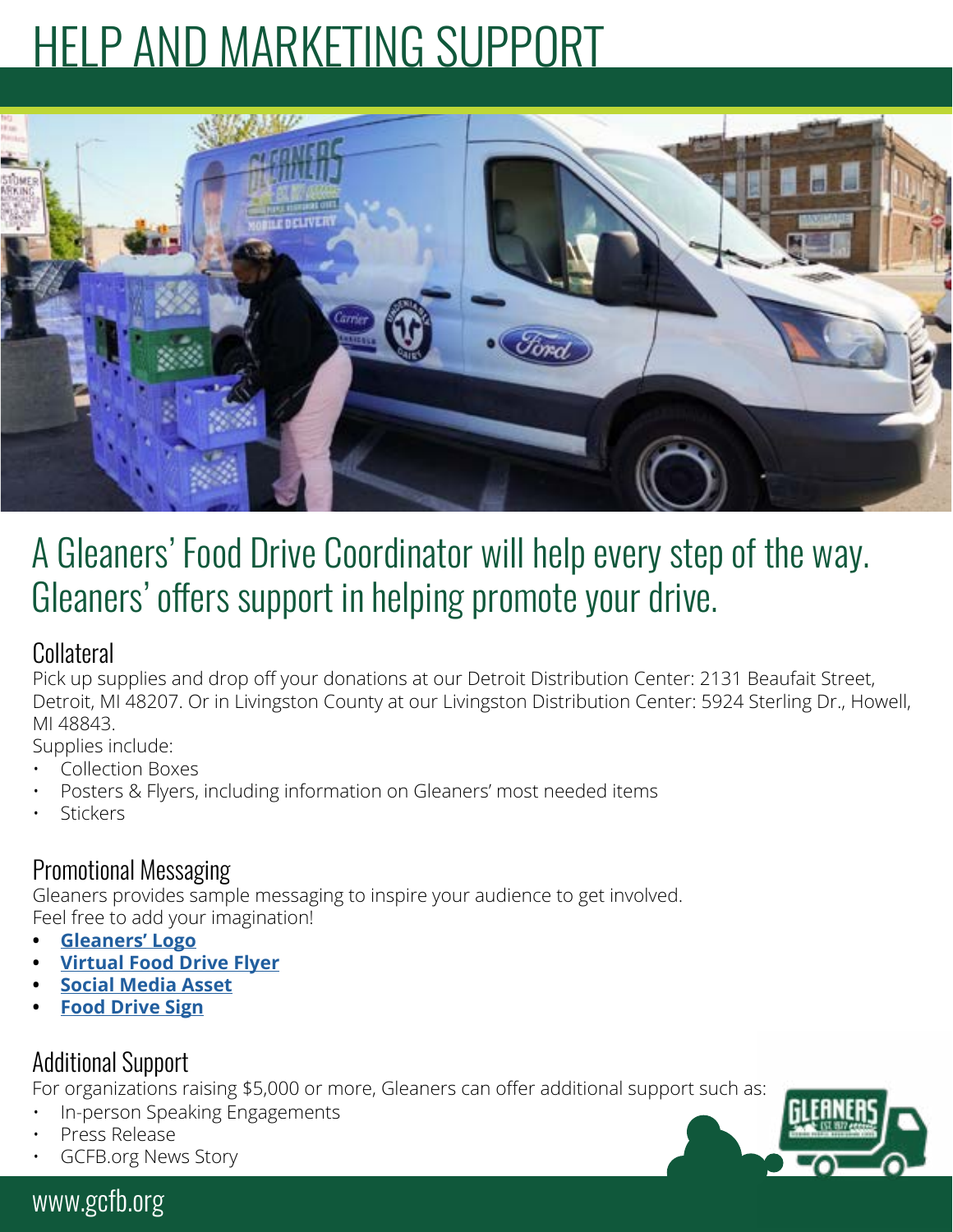# HOW TO HOST A SUCCESSFUL FOOD DRIVE



#### Step #1: Pick a Date & Set a Goal

Two to three weeks is a good starting point for any drive. Set a goal for your audience something to strive toward and gauge your progress.

### Step #2: Recruit a Team

Get others involved to build excitement and support.

### Step #3: Promote Your Drive

In addition to the marketing materials provided by Gleaners, here are some other ways to get the word out:

- Press release to alert local media
- In-person events, including launch event or add to any scheduled event where you have a captive audience
- Create a competition between groups or businesses
- Community outreach to local organizations and groups

#### Step #4: Raise Hunger Awareness

Hunger exists in every community, but it often goes unseen. Let your community know their donations will help their hungry neighbors. When we work together to end hunger, everyone wins.